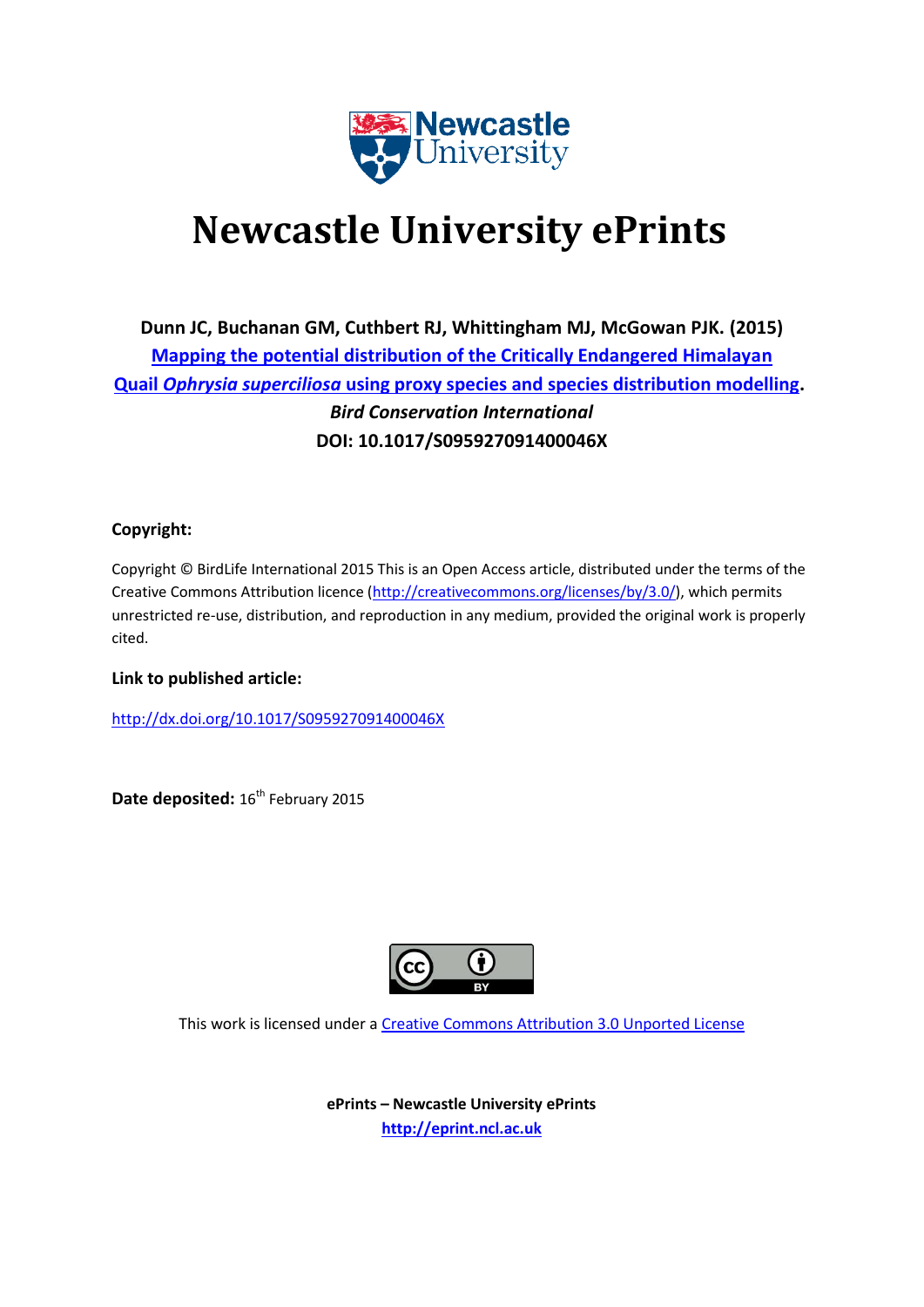## **Bird Conservation International**

http://journals.cambridge.org/BCI

Additional services for *Bird Conservation International:*

Email alerts: Click here Subscriptions: Click here Commercial reprints: Click here Terms of use : Click here



## **Mapping the potential distribution of the Critically Endangered Himalayan Quail** *Ophrysia superciliosa* **using proxy species and species distribution modelling**

JONATHON C. DUNN, GRAEME M. BUCHANAN, RICHARD J. CUTHBERT, MARK J. WHITTINGHAM and PHILIP J. K. MCGOWAN

Bird Conservation International / *FirstView* Article / February 2015, pp 1 - 13 DOI: 10.1017/S095927091400046X, Published online: 05 February 2015

**Link to this article:** http://journals.cambridge.org/abstract\_S095927091400046X

#### **How to cite this article:**

JONATHON C. DUNN, GRAEME M. BUCHANAN, RICHARD J. CUTHBERT, MARK J. WHITTINGHAM and PHILIP J. K. MCGOWAN Mapping the potential distribution of the Critically Endangered Himalayan Quail *Ophrysia superciliosa* using proxy species and species distribution modelling. Bird Conservation International, Available on CJO 2015 doi:10.1017/ S095927091400046X

**Request Permissions :** Click here

**CAMBRIDGE JOURNALS** 

**Downloaded from http://journals.cambridge.org/BCI, IP address: 128.240.229.72 on 16 Feb 2015**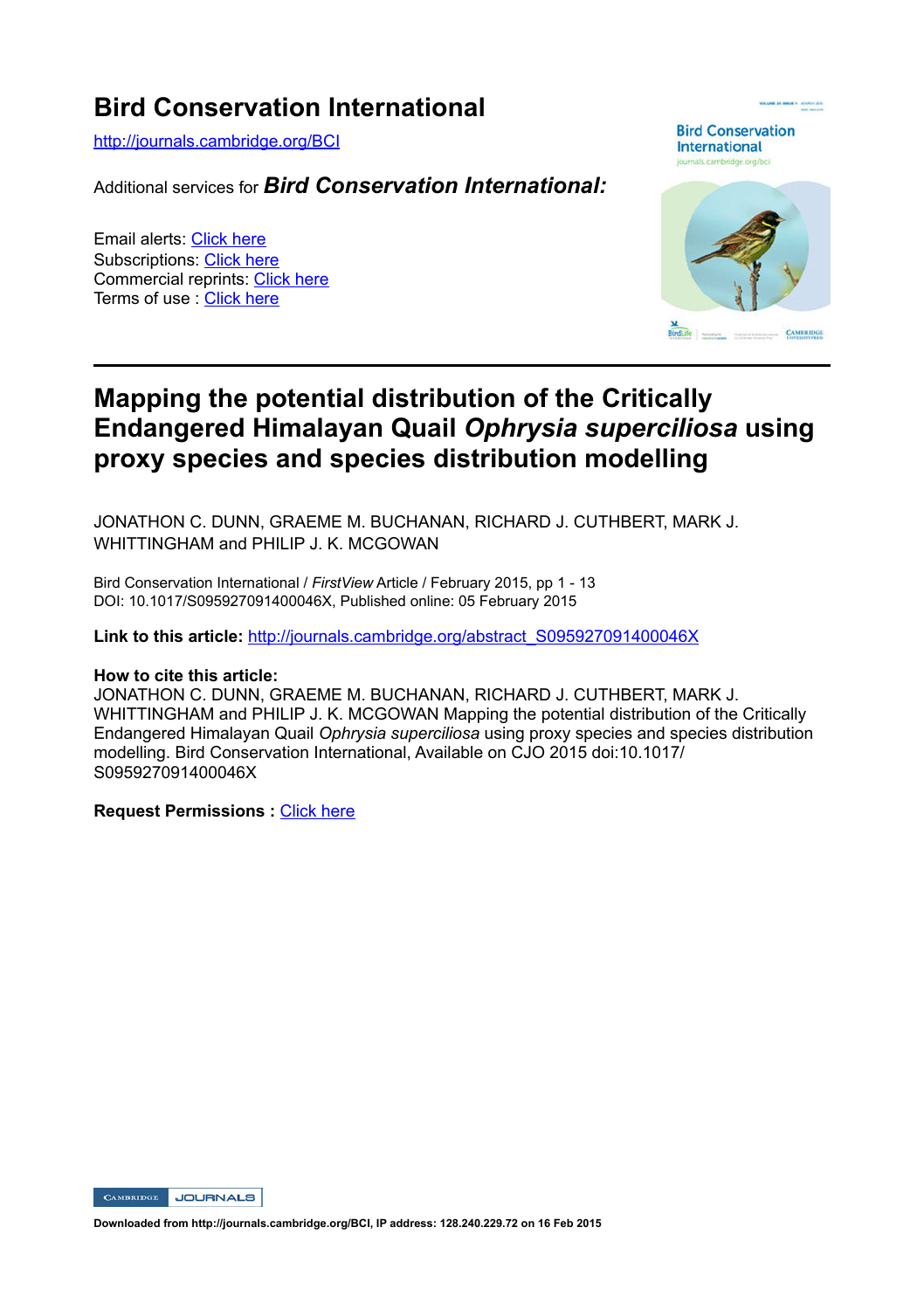This is an Open Access article, distributed under the terms of the Creative Commons Attribution licence (http://creativecommons.org/licenses/by/3.0/), which permits unrestricted re-use, distribution, and reproduction in any medium, provided the original work is properly cited. doi:10.1017/S095927091400046X

## Mapping the potential distribution of the Critically Endangered Himalayan Quail *Ophrysia superciliosa* using proxy species and species distribution modelling

JONATHON C. DUNN, GRAEME M. BUCHANAN, RICHARD J. CUTHBERT, MARK J. WHITTINGHAM and PHILIP J. K. MCGOWAN

#### **Summary**

 The Critically Endangered Himalayan Quail *Ophrysia superciliosa* has not been reliably recorded since 1876. Recent searches of historical sites have failed to detect the species, but we estimate an extinction year of 2023 giving us reason to believe that the species may still be extant. Species distribution models can act as a guide for survey efforts, but the current land cover in the historical specimen record locations is unlikely to reflect Himalayan Quail habitat preferences due to extensive modifications. Thus, we investigate the use of two proxy species: Cheer Pheasant *Catreus wallechi* and Himalayan Monal *Lophophorus impejanus* that taken together are thought to have macro-habitat requirements that encapsulate those of the Himalayan Quail. After modelling climate and topography space for the Himalayan Quail and these proxy species we find the models for the proxy species have moderate overlap with that of the Himalayan Quail. Models improved with the incorporation of land cover data and when these were overlaid with the Himalayan Quail climate model, we were able to identify suitable areas to target surveys. Using a measure of search effort from recent observations of other galliformes, we identify 923  $km<sup>2</sup>$ of suitable habitat surrounding Mussoorie in Northern India that requires further surveys. We conclude with a list of five priority survey sites as a starting point.

#### **Introduction**

 Species that are faced with an imminent risk of extinction are conservation priorities (Vane-Wright 2009, IUCN 2012). Such species are typically rare and low in numbers (Gaston 1994), which makes them difficult to detect and as a result, it is difficult to assess their status with confidence. Consequently, assessments are often reliant on subjective expert opinion (van der Ree and McCarthy 2005 ). The monophyletic Himalayan Quail *Ophyrisa superciliosa* is 'Critically Endangered' (IUCN 2012 ) due to a small putative population, a narrow geographic distribution and intensive habitat modifications (IUCN 2012 ). Quantitative assessment of the species' status and potential distribution is essential for the targeting of efforts to rediscover the species and hence its conservation.

 Few records of the Himalayan Quail exist: the last specimens date from 137 years ago and there has been a lack of confirmed records since. Re-sighting probability calculations offer a more objective, probabilistic insight into extinction assessments as we have little evidence for, or confidence in, declarations of extinction based on the raw data alone (Butchart *et al.* 2006 ). A recent estimate for Himalayan Quail suggests it went extinct in the late 1890s (Collen *et al.* 2010 ), only c.20 years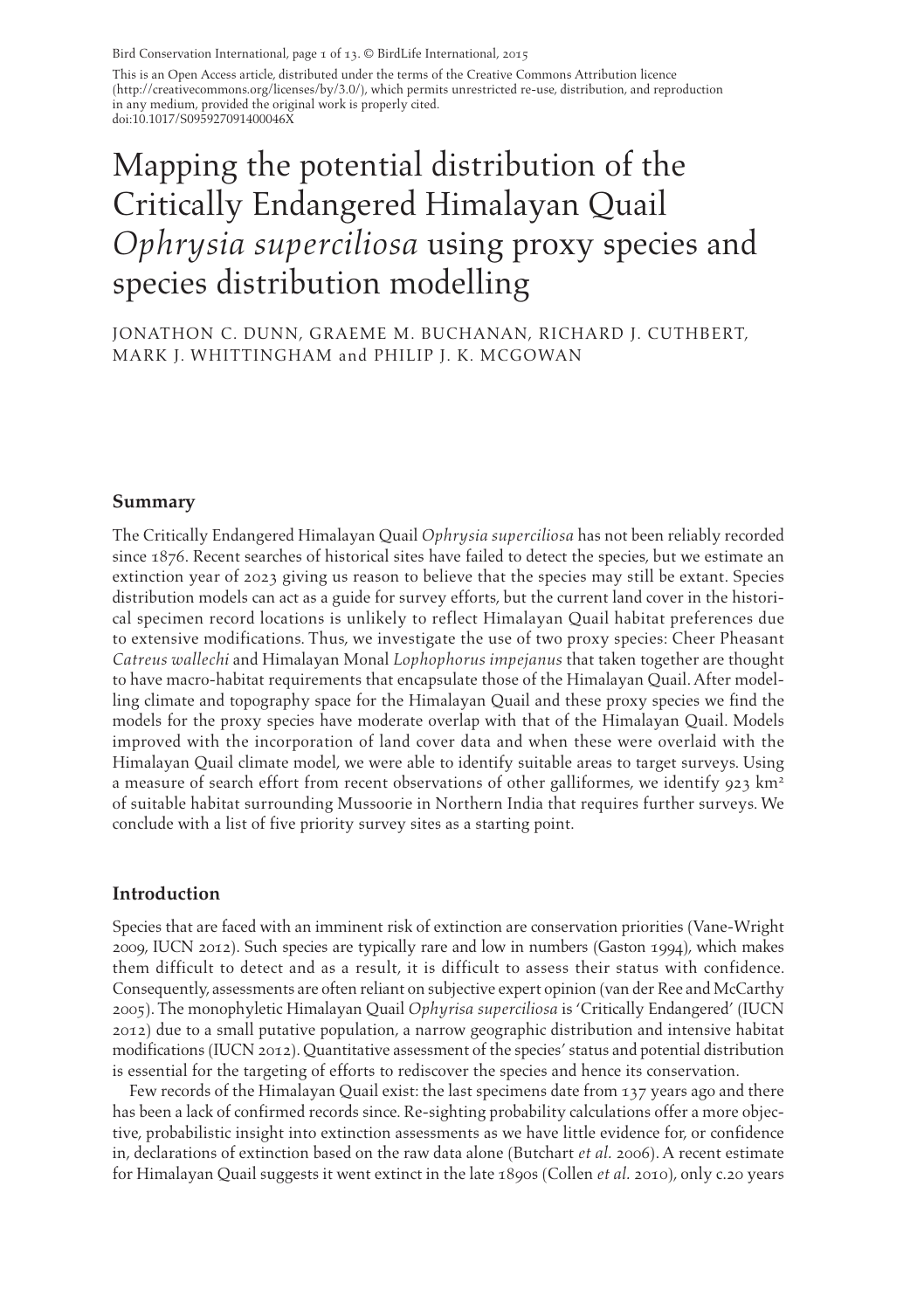after the last of a small number of sightings. Recently, further reports have been collated and all records for the species have been subjected to a critical re-evaluation (Boakes *et al.* 2010). Consequently, a revised estimate of extinction is needed. If the species is extant, search effort needs to be targeted at the most suitable areas.

 Specimen records for the Himalayan Quail come from Mussoorie and Nainital, in the state of Uttarachand, Northern India. Surveys undertaken to date have failed to detect the Himalayan Quail around these areas and nor have further surveys in western areas of Nepal (R. J. Cuthbert unpubl. data). The lack of modern records suggests the need for enhanced techniques in these areas and/or searches in additional areas where the species may still occur. However, the distribution of the species is uncertain and its geographic range is all but unknown or inaccurately mapped (e.g. BirdLife International 2014a ). An updated and quantitative assessment of its range made using the best available data is needed if surveys are to be appropriately targeted.

 For most rare species, surveys are undertaken in areas of the most suitable habitat to maximise the likelihood of detection. One approach to identifying such habitat is to generate species distribution models (e.g. Guisan and Zimmermann 2000 , Boitani *et al.* 2011 ). However, while historical records may still reflect the climate space of the species they are unlikely to reflect its habitat preferences because reliable records come from historical areas that have been extensively modified, creating a temporal mismatch between specimen records and habitat covariates. Other approaches are therefore needed for this species. The use of proxy species is well documented in conservation biology (Caro *et al.* 2005 ) but the use of proxy species to identify suitable habitat is novel. Here we use more abundant and widespread species that might share similar habitat requirements as a guide for directing survey efforts. Cheer Pheasant *Catreus wallichii* and Himalayan monal *Lophophorus impejanus* have distributions that overlap the known range of the Himalayan Quail and utilise areas of dense grass that are potentially similar to the habitat requirements of the Himalayan Quail (Kaul 1992, Del Hoyo *et al.* 2001, BirdLife International 2014a ). Although extensive knowledge of the Himalayan Quail's habitat preferences is absent, the proxy species used to identify suitable habitat must be well justified, especially if they occupy a much wider geographic distribution than that of the target species.

 We attempt to update our knowledge of the potential distribution of the Himalayan Quail by generating a climatic and topographic model for the Himalayan Quail, the Himalayan Monal and Cheer Pheasant using maximum entropy (Maxent) species distribution modelling software (Phillips et al. 2006, Phillips and Dudík 2008). Generating such a model for the Himalayan Quail is useful because these parameters are less likely to have changed than land cover and are therefore likely to represent a realistic niche for this species. We next test the overlap of the Himalayan Monal and Cheer Pheasant climate models with that of the Himalayan Quail to assess whether these two species can be used as potential proxies. Overlap between the climatic and topographic model of the Himalayan Quail and those of the proxy species would indicate that they occupy similar climate spaces and thus reflect the suitability of the proxy species as surrogates. Subsequently, we generate full species distribution models including habitat for the proxy species, which are reliable because there are modern records for these species. Overlap between the full habitat models for the proxy species and the climate model for Himalayan Quail will indicate potentially suitable areas for the species. We refine this area of suitable habitat further by incorporating measures of previous survey efforts to identify areas that have been poorly searched.

#### **Methods**

#### *Bird records*

We took data from the GALLIFORM: Eurasian Database V.10 (Boakes *et al.* 2010) that contained point locality data accurate from  $0.62 - 30$  miles  $(1 - 48.3 \text{ km})$ ; for further details see Tables S1-S3 in the online supplementary material), collected from a wide-range of sources including museum specimens, ringing records, biological atlas data and trip reports ( Figure 1a and Table S1).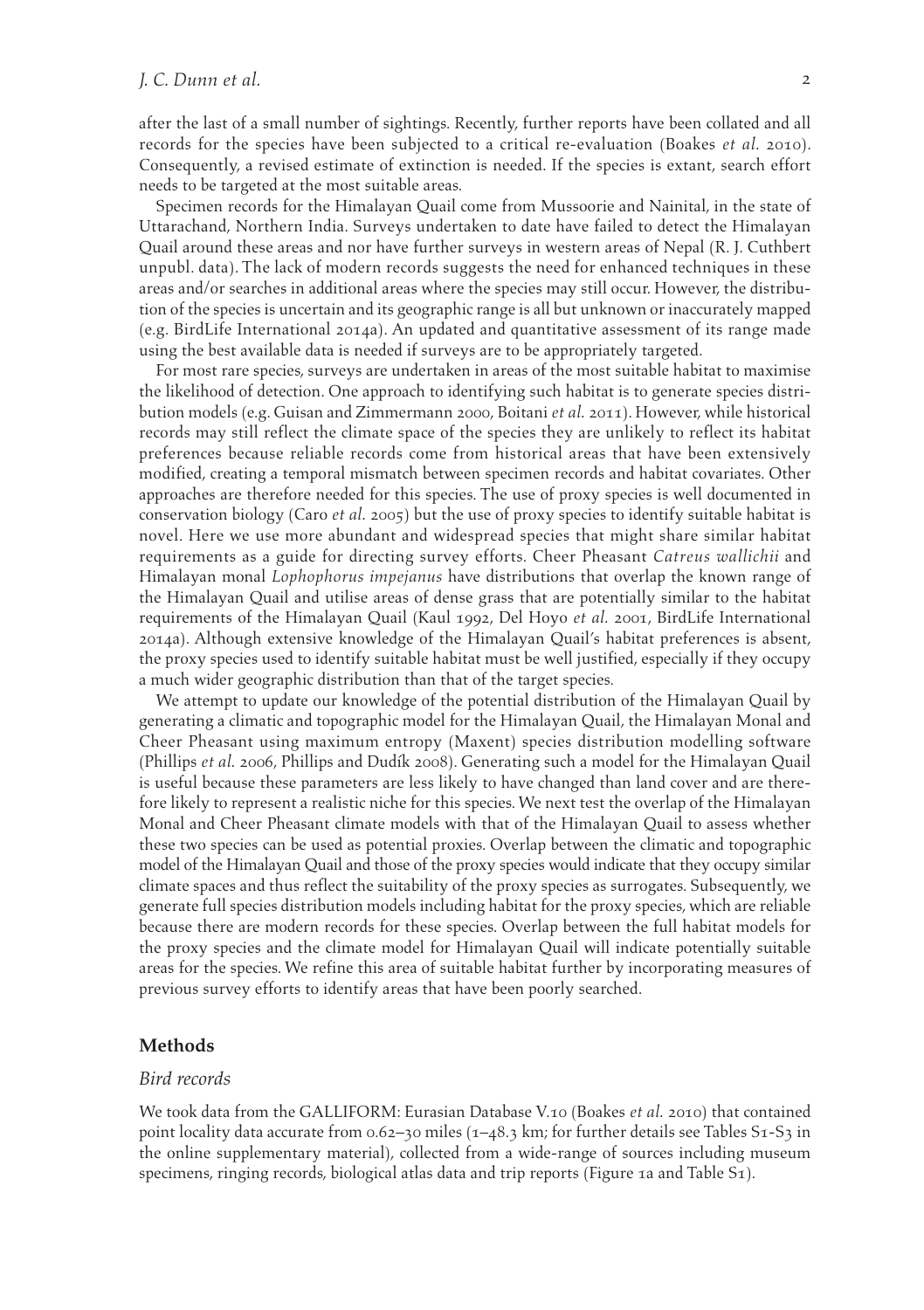

 Figure 1. Plots of Himalayan Quail records through time and extinction date estimates. A) is a histogram showing the number of records across time and the type of observation record. The purple line represents the year 1980. There are no specimen records post-1880. B) shows Optimal Linear Estimation extinction dates. Blue = all records used in the calculation. Red = records from the last five years before (and including) the final sighting used in calculation. Dashed lines indicate upper and lower 95% confidence intervals respectively.

 We omitted 19 records that lacked latitude and longitude coordinates and a date. Given the uncertainty around the reliability of the contemporary records, we also undertook a preliminary vetting procedure to ensure that the Himalayan Quail data used in the creation of our species distribution models were suitable (two more records were omitted in this way; for more details of the number and nature of records considered, see Table S4). All other records were used along with the historical specimen records in the climate model. This reduced our sample size for Himalayan Quail from 55 to 34 records.

 We used all available post-1980 records in the Cheer Pheasant and Himalayan Monal models, as these species are well known and readily identified. The Cheer Pheasant has already been identified as a potential proxy for the Himalayan Quail (Kaul 1992) but the use of the monal in this way is new and is based upon field insights into its habitat use (R. J. Cuthbert unpubl. data). In contrast to the Cheer Pheasant, the monal is known to be an altitudinal migrant (BirdLife International 2014b), leading us to believe that the summer distribution of the monal might be most similar to that of the Himalayan Quail. Accordingly we first attempted to model the summer distribution of the monal but also modelled the annual distribution of the monal in case the resulting summer climate model overlapped poorly with that of the Himalayan Quail. Summer was defined two ways: 1) on the basis of elevation i.e. records below 3,800 m (the mid-point of the Himalayan Monal's altitudinal range) were classified as winter records ( *n* = 249) and those above  $3,800$  m ( $n = 68$ ) were classified as summer records (Ali and Ripley 1983); 2) on the basis of specimen labels recorded as summer  $(n = 12)$  or winter  $(n = 54)$ . We used both approaches because although the former was more subjective, not all records were labelled according to the season when they were collected and we wanted to include as much point locality data in our models as possible to ensure they gave both accurate and precise predictions.

#### *Calculating the likelihood of extinction*

We used Optimal Linear Estimation (OLE; Cooke 1980) to assess the probability that the Himalayan Quail was globally extinct. OLE is a technique that is commonly used to assess the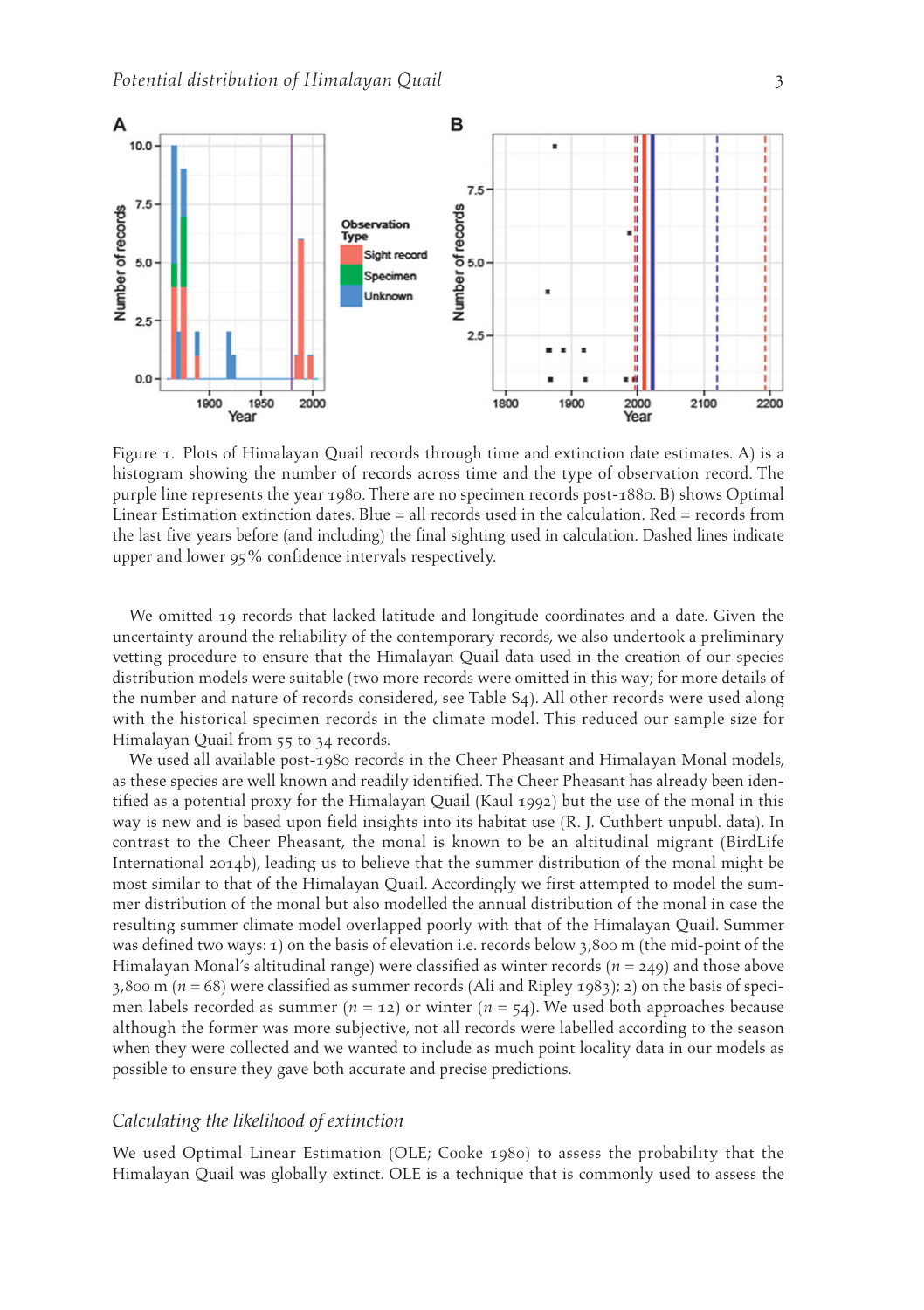#### *J. C. Dunn et al.* 4

likelihood of extirpation (Roberts and Solow 2003 , Solow 2005 ). OLE is a non-parametric method that allows extinction dates to be estimated based on the distribution of the most recent sightings. The main assumption is that the sighting effort never falls to zero over an annual time step, particularly around the time of extinction. OLE is known to be sensitive to the number of records included in the calculation, but for species with more than five sightings, it is thought to provide robust estimates for the time of extinction (Collen *et al.* 2010). To ensure our estimates were robust, we included all records, records from the last five years before (and including) the final sighting and specimen records only (see Table S5). Calculations were undertaken in R (R Development Core Team 2012) using the R package 'sExtinct' (Clements 2013).

#### *Modelling approach for climate envelopes and species distribution models*

 We created two sets of species distribution models: climatic and topographic models for the Himalayan Quail and proxy species and then full models also including land cover for the proxy species only. We used Maxent (version 3.3.3k; Phillips *et al.* 2006 ) to model the likelihood of occurrence of the species using presence locations of each species in turn as a function of topography and climate for the first set of models and topography, climate and land cover for the second set of models. Maxent has been found to perform well against other distribution models (Elith and Graham 2009 ) and produces models that have particularly high accuracy in the case of species with small sample sizes and restricted geographic locations. Rather than use Maxent's default setting of selecting 10,000 randomly generated pseudo-absences, we used locations from which there were records from other Galliformes ( $n = 820$  records) to generate a targeted set of pseudoabsences. Thus, our pseudo-absences were chosen from sites with the same sampling bias as the presence sites for a suite of species that were observed with similar sampling techniques. This "target group" approach (Phillips and Dudik 2008 ) reduces the potential for species distribution model outputs to be affected by sampling biases in study species records in both time and space (see Boakes *et al.* 2010 for a description of the sampling biases in the dataset that we use).

 For each species, we omitted duplicate records to identify a subset suitable for inclusion in our final species distribution models. Analysis was restricted to occupied and immediately surrounding ecoregions for each modelled species. By restricting the analysis in this way, we ensure that we obtain outputs that are sensible in their geographic distribution (for further details of the Himalayan ecoregions used in our analysis and the distribution of records see Table S6).

 Climate variables were downloaded from www.worldclim.org/bioclim (Hijmans *et al.* 2005 ) and were approximately  $\tau$  km<sup>2</sup> in resolution. In an effort to reduce the number of variables considered (and thus reduce the risk of model over-fitting), we only considered four of the 17 potential climate variables relating to temperature and precipitation that described the major axes that are likely to affect the distribution of our three bird species. These were annual mean temperature, temperature seasonality, average precipitation and precipitation seasonality. Elevation was downloaded from the 90 m Shuttle Radar Topography Mission (SRTM) at 30 arc seconds (Jarvis *et al.* 2008 ) and was used to assess altitude, slope and aspect. Slope and aspect rasters were created and standardised in ArcMap version 10.2.

 For the full proxy species distribution models we also incorporated a measure of Normalised Difference Vegetation Index (NDVI), a continuous measure of habitat type. NDVI data collected by the SPOT-Vegetation platform from 1999–2007 were downloaded from www.vito.be and the middle dekad (10-day period) of each month was extracted and averaged across years using raster calculator in ArcGIS version 10.2 and clipped to the modelled area using VGT-Extract. The rasters were standardised to the same resolution  $(\text{1 km}^2)$  as before. No attempts were made to omit collinear variables as machine learning methods have been shown to still perform well with such variables, especially when the study goal is predictive accuracy (Elith *et al.* 2011 ).

Variables selected for inclusion in the final proxy models were those that contributed  $>$  3% to the maximal model to avoid over-fitting the models while maximising their predictive power (this threshold was chosen after trial and error; for further model details see Table S7). Optimal feature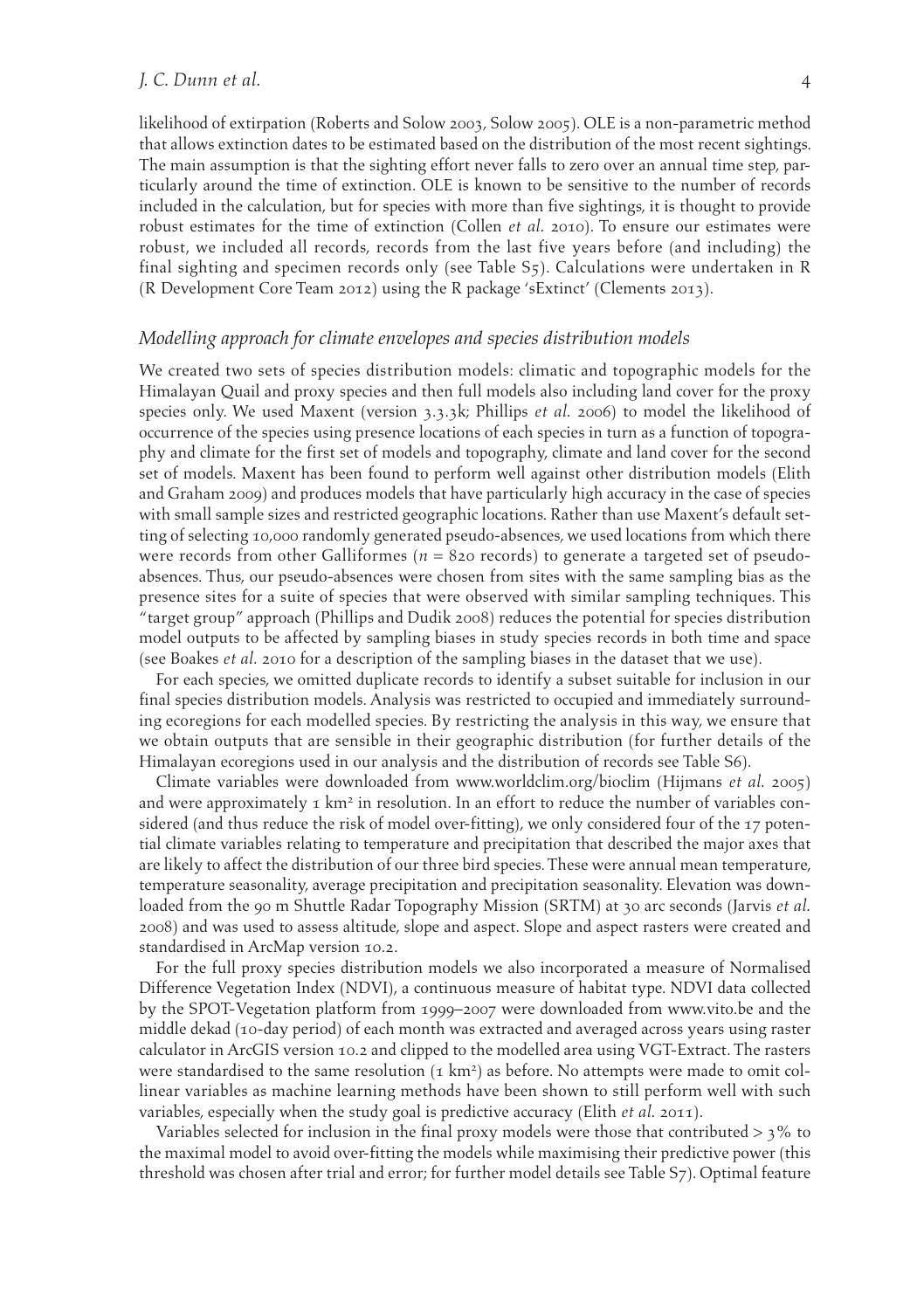functions were chosen based on sample size (Phillips and Dudík 2008) and regularisation parameters were chosen based on AICc (Warren and Seifert 2011 ; for further details see Tables S8 and S9). All final models (see Table S10) were clipped to the occupied and neighbouring ecoregions of Himalayan Quail to maintain a focus on the Himalayan Quail climate map.

 The ability of each model to discriminate between occupied and unoccupied areas was estimated from the area under the curve (AUC) of the receiver operating characteristics (ROC) (Phillips et al. 2006). We used cross-validations to generate 10 folds of randomly-selected presence data and ran the model 10 times, excluding each fold in turn and using the fold to validate the model (Phillips and Dudík 2008). This uses all the data for validation and allows the standard deviation of the mean AUC to be assessed.

 A minority of the point locality data were collected at a larger spatial resolution than our predictor variables (Tables S1-S3) which might potentially bias our outputs. However, the use of data with  $1 \text{ km}^2$  accuracy did not change the high AUC value for our SDMs (the difference in mean AUC values for models based on all data vs. models based on accurate data only were + 0.01 for the full model of the Cheer Pheasant, 0.00 for the full model of the Himalayan Monal and 0.00 for the climate model of the Himalayan Quail).

#### *Comparing climate envelopes*

 The continuous model outputs for each species were categorised as suitable or unsuitable based on a threshold derived from the equal training sensitivity and specificity score (Tables S9 and S10). This threshold was chosen because it has been shown to minimise the rate of false positives and negatives (Pearson *et al.* 2004 ).

 We compared climate space between the Himalayan Quail and proxy species by identifying thresholded climate space for Himalayan Quail from the western part of the range and adding a minimum convex polygon to create a comparison area of approximately 20,000 km<sup>2</sup>. This was done to ensure a focus on the Himalayan Quail's climate space and to ensure a fair comparison was made. We then clipped our Himalayan Monal and Cheer Pheasant climate outputs to this area and calculated a Spearman rank correlation for the continuous logistic output using ENMTools and the Kappa statistic, a measure of spatial agreement for the categorical thresholded output using Map Comparison Kit 3.2.3 (RIKS BV 2013 ). Finally, we assessed whether the Himalayan Quail was restricted in its climatic envelope by examining the shape of the modelled response curves.

#### *Identifying overlap between climate envelope and species distribution models*

 The climate map of the Himalayan Quail and the full ENM maps for the proxy species were combined using raster calculator in ArcGIS 10 version 10.2. The maps were projected using a South Asia Albers equal area projection. Areas of suitable climate for the Himalayan Quail that overlapped with suitable habitat for the respective proxy species indicated potential areas for surveys.

 Additionally, areas that overlapped with the proxy species were further refined by a measure of search effort. This was undertaken by creating a kernel density raster based on the number of post-1980 records of all galliform species in the area per square kilometre and divided into five geometric intervals. The localities previously identified by the overlap analysis were then multiplied by this raster to further refine priority sites. Thus, of the suitable areas based on climate and habitat suitability, those with the lowest search effort may be those in highest need of surveying.

#### **Results**

 When all reliable records were used, our Optimal Linear Estimation calculation estimated the time of extinction to be the year 2023 (CI 1999-2120; Figure 1b and Table S5).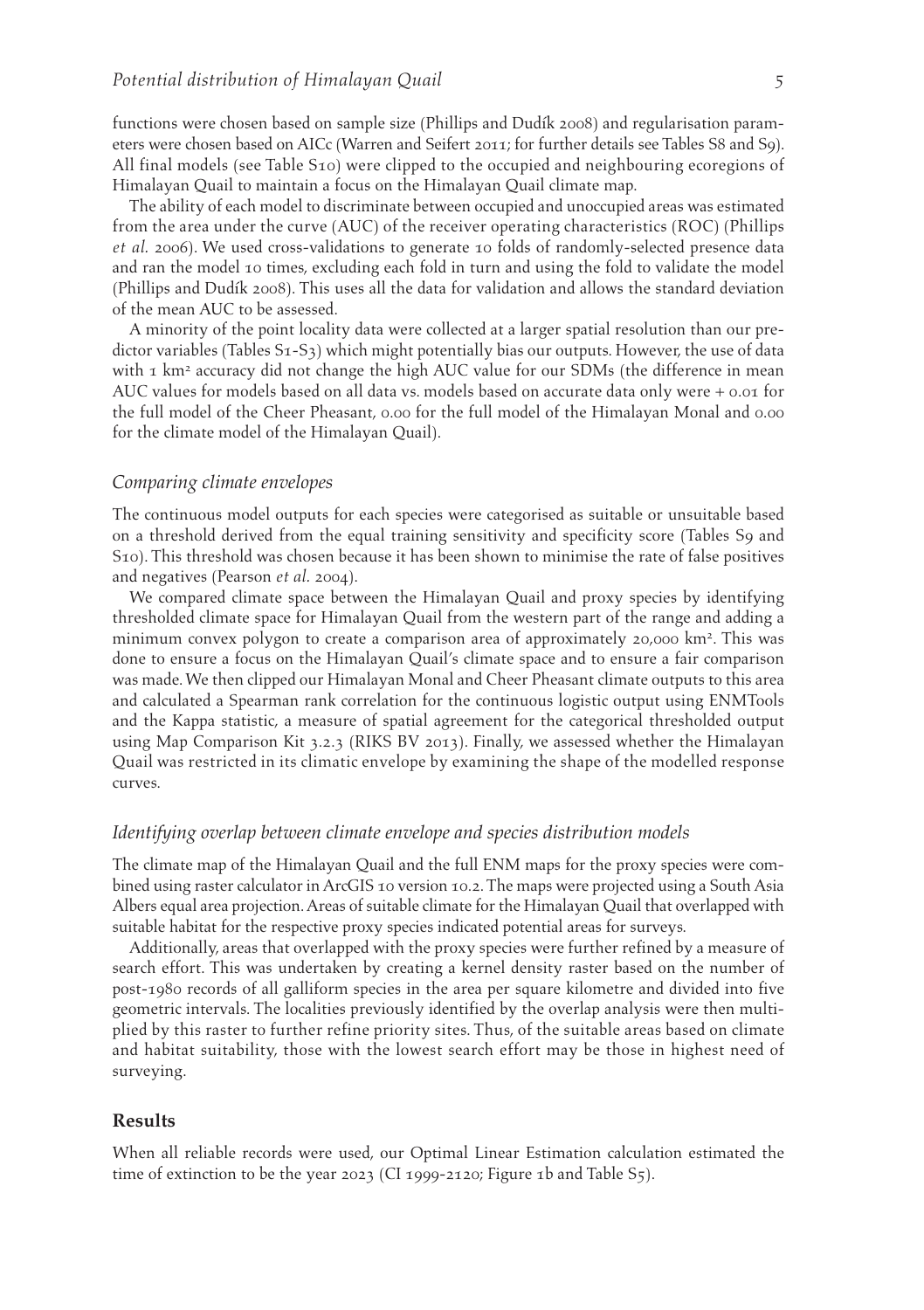

 Figure 2. Species distribution maps. The plots show a climate map for A) Himalayan Quail (area =  $9.734$  km<sup>2</sup>) and species distribution maps for B) Cheer Pheasant (area =  $104.228$  km<sup>2</sup>) and C) Himalayan Monal (area = 162,249 km<sup>2</sup>). For all maps, black dots indicate Himalayan Quail localities (NW = Mussoorie, SW = Nainital) and blue areas denote suitable habitat.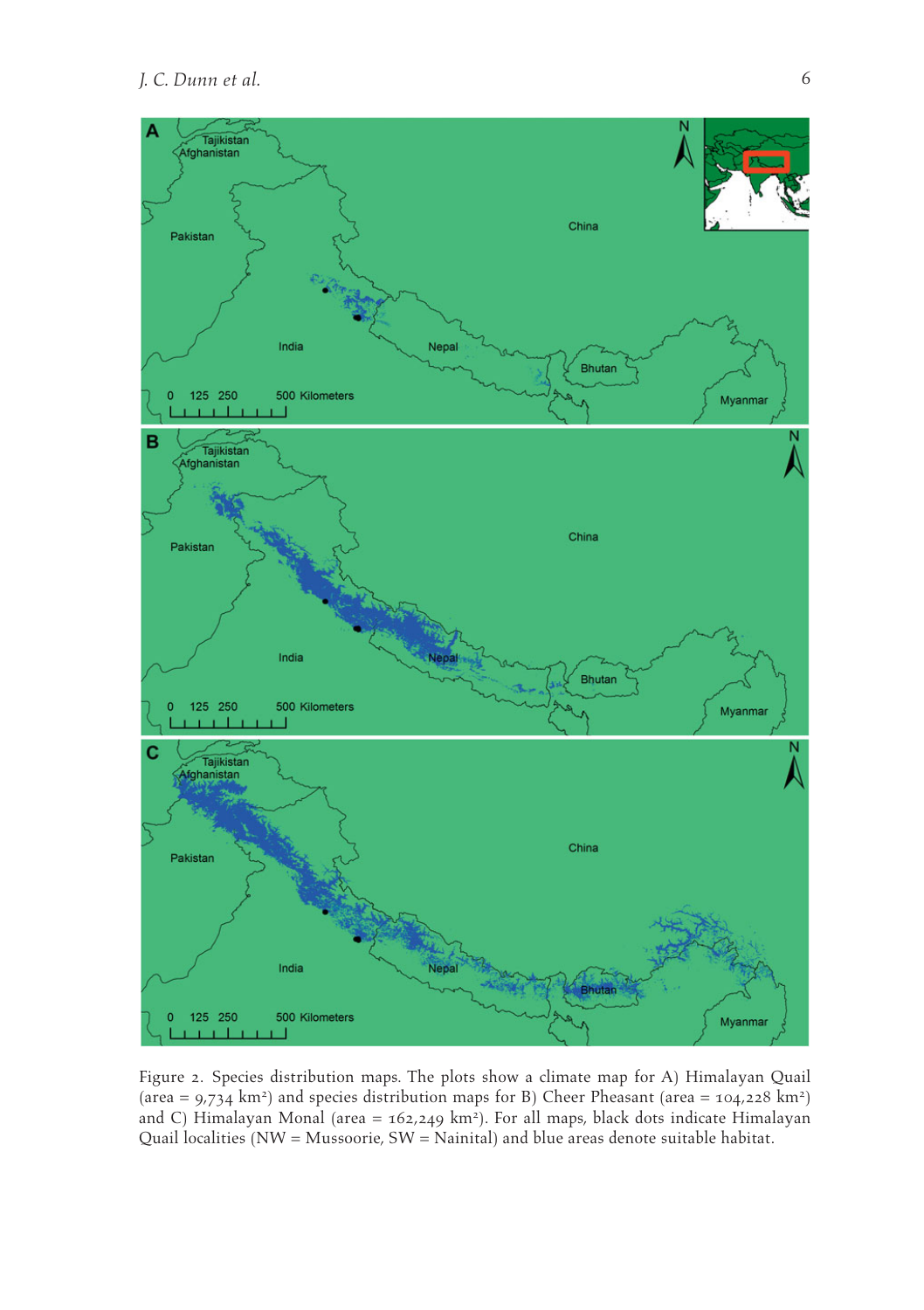Based on the four climate variables used, Himalayan Quail had the smallest modelled climate distribution, followed by Cheer Pheasant and Himalayan Monal (Figure 2a). Variation in temperature and precipitation best predicted Cheer Pheasant potential occupancy; for Himalayan Monal it was highest based on variation in temperature, elevation, mean annual temperature, mean annual precipitation, temperature variation and slope; for Himalayan Quail it was highest based on variation in temperature, mean annual temperature and elevation (Table S11). The Himalayan Monal climate envelope created from all records was more tightly associated with the Himalayan Quail's climate envelope than the Himalayan Monal climate envelopes based on summer records (see Table 1), so all records were used for the Himalayan Monal's final species distribution model.

 The likelihood of occupancy from the Cheer Pheasant and Himalayan Monal climate model was positively correlated to that of the Himalayan Quail's climate model (Table 1) suggesting the likelihood of occupancy in shared locations increased in a similar way for both species. The Kappa statistics revealed slight  $(< 0.2)$  spatial agreement between the Himalayan Quail and Cheer Pheasant and moderate (0.4–0.6) spatial agreement between the Himalayan Quail and Himalayan Monal model. Taken together, Himalayan Monal appears to be a better proxy for Himalayan Quail by way of its climate envelope than Cheer Pheasant.

#### *Creating species distribution models*

We produced species distribution models (Figures 2b and 2c) for the two proxy species that incorporated additional land cover variables (NDVI). They represented suitable areas of  $104,228 \text{ km}^2$ for Cheer Pheasant and 162,249 km<sup>2</sup> for Himalayan Monal. In comparison to the climate/topography models, this corresponded to an increase in suitable area of 1.2% and 150% for Cheer Pheasant and Himalayan Monal respectively. The mean AUC for Cheer Pheasant was 0.89 (SD  $=$ 0.02) and for Himalayan Monal was 0.80 (SD = 0.06). For full details of the relative importance of model covariates see Table S12.

We produced a combined map (Figure 3a) to show locations where the proxy species' SDMs overlapped with the climate envelope of the Himalayan Quail (an area of  $8,607 \text{ km}^2$ ). Of the total Himalayan Quail cells with a modelled value exceeding the logistic threshold of equal training sensitivity and specificity  $(9,734 \text{ km}^2)$ ,  $43.5\%$  overlapped with both proxy species, 1.6% with Himalayan Monal only, 43.3% with Cheer Pheasant only and 11.6% had no overlap with either of the proxy species.

Of the localities that overlapped with both proxy species, 924 km<sup>2</sup> (23%) were in areas with low levels of survey effort (6-40 records/km<sup>2</sup>), particularly in north-west India near to, but outside of, Mussoorie, Uttarachand and next to the Nepalese border ( Figure 3b ). As a starting point, we subsequently identified five large patches of suitable habitat (Table 2) that we feel should be

| and record subset used in the full species distribution models. |                |                   |                     |             |           |            |                     |  |
|-----------------------------------------------------------------|----------------|-------------------|---------------------|-------------|-----------|------------|---------------------|--|
| Comparison species                                              | Continuous     |                   |                     | Categorical |           |            |                     |  |
|                                                                 | Spearman $r^2$ | Spearman<br>slope | Spearman<br>co-eff. | Kappa       | $K_{loc}$ | $K_{hist}$ | Fraction<br>correct |  |
| Cheer Pheasant*                                                 | 0.66           | 0.58              | 0.32                | 0.12        | 0.91      | 0.14       | 0.43                |  |
| Himalayan Monal (all)*                                          | 0.72           | 0.99              | 0.25                | 0.43        | 0.83      | 0.52       | 0.71                |  |
| Himalayan Monal<br>(summer labelled)<br>Himalayan Monal         | 0.23           | 0.53              | 0.61                | 0.00        | $-0.40$   | 0.00       | 0.71                |  |
| (summer partitioned)                                            | 0.22           | 0.43              | 0.61                | 0.06        | 0.87      | 0.07       | 0.73                |  |

 Table 1. Climate model overlap between Himalayan Quail and proxy species as assessed using a) continuous output (Spearman rank) and b) categorical output (Kappa). Values of Kappa < 0.2 indicate slight spatial agreement whereas those between 0.4–0.6 indicate moderate spatial agreement. Asterisks (\*) indicate the species and cubset used in the full species distribution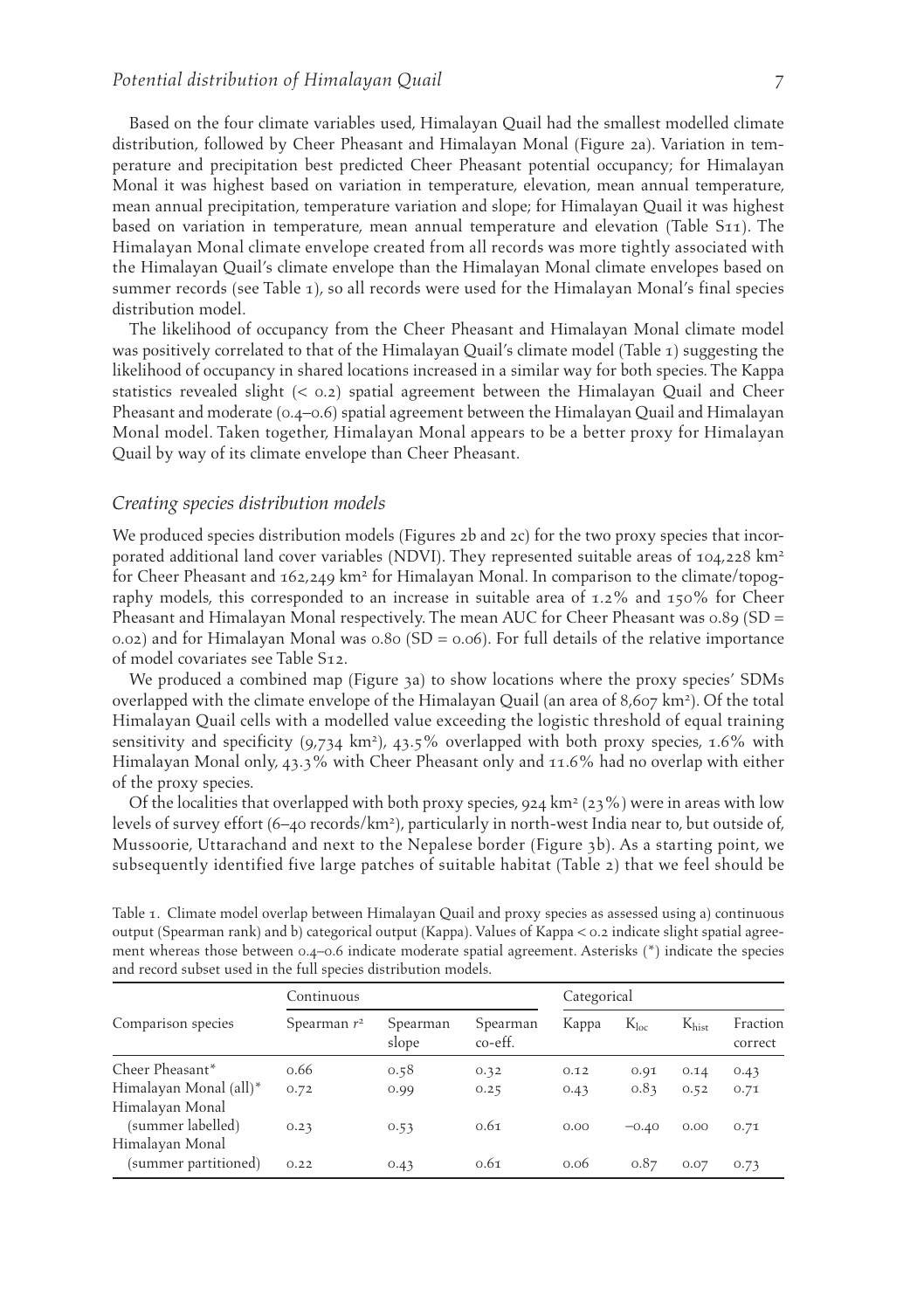

 Figure 3. A) Maps showing overlap between Himalayan Quail climate map and the Himalayan Monal and Cheer Pheasant full species distribution maps. In A) red = three species overlap  $(4,232 \text{ km}^2)$ , purple = overlap between the Himalayan Quail and Monal (159 km<sup>2</sup>) and orange = overlap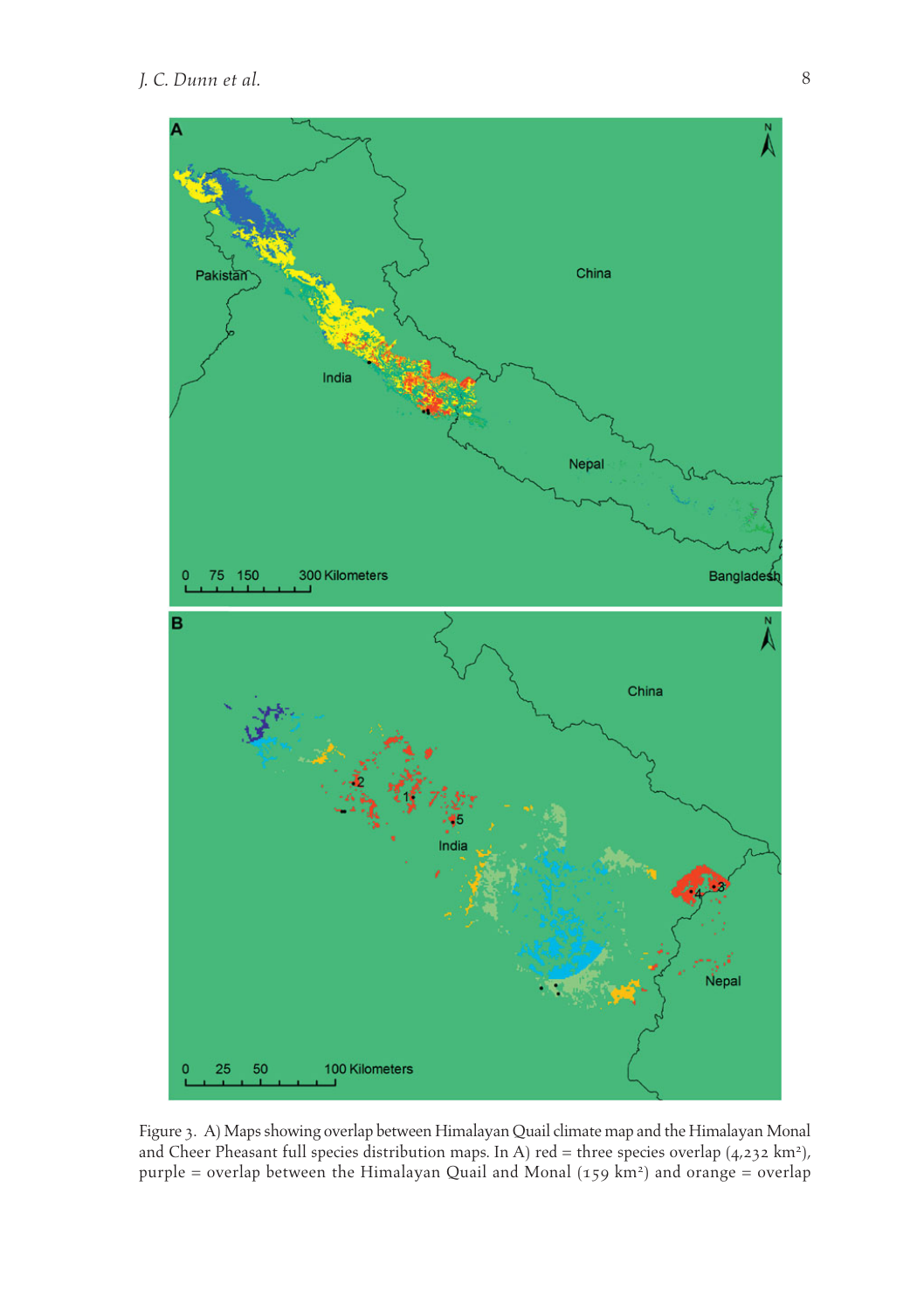targets for survey efforts based on these outputs and have included in the supplementary materials scalable maps in .kml format, which can be examined with Google Earth. By producing maps based on both proxy species and also on individual proxy species, we have given field scientists the flexibility to choose where to survey based on their own expert knowledge.

#### **Discussion**

 The extinction status and distribution of the Himalayan Quail are uncertain. Clarification of both is urgently needed to determine the most appropriate conservation action for the species. We found that the species may still be extant, albeit with considerable uncertainty surrounding the precise extinction date. This may be because the OLE technique assumes search effort never falls to zero for each annual time step, particularly around the time of extinction (Collen *et al.* 2010). In our study, this assumption is often violated (Figure S1), possibly extending the upper confidence interval of our extinction estimates. However, even if this is true, it is still important to search for the Himalayan Quail to confirm extinction as the costs of incorrectly declaring extinction can be large. For example, giving up prematurely may doom the species to extinction (the 'Romeo error'; Collar 1998 ) and re-appearances (the 'Lazarus effect'; Keith and Burgman 2004 ) may waste conservation resources if costly and extensive surveys are undertaken.

 Having established there is reason to consider the species as extant, and hence there is the possibility that it will be rediscovered, we need to identify the potential distribution. However, identifying such habitat through species distribution models is problematic due to data paucity and a temporal mismatch between reliable specimen records and the habitat covariates available for analysis. We identified the habitat requirements for Cheer Pheasant and Himalayan Monal, which taken together should encapsulate those of the Himalayan Quail. Our results suggest that areas other than the Indian localities of Mussoorie and Nainital should be searched and that western Nepal appears less likely to contain suitable habitat for the Himalayan Quail, although there is a large area of suitable habitat on the Indian side of the Nepalese border. We identified new areas based on our models that have a high potential occupancy likelihood and where intensive survey efforts have yet to be applied. There is an urgent need to conduct better surveys in some parts of the Himalaya, a fact that is reinforced by the recent discovery of two new bird species in the Eastern Himalaya (WWF 2009).

 While proxy species have been used relatively extensively in conservation biology (Caro *et al.* 2005 ), they have not yet been used to potentially delimit areas of suitable habitat for rare species as far as the authors of this paper are aware. We consider the approach undertaken in this paper to be applicable for identifying macro-habitat preferences for other species, where data are limited and proxy species with similar ecological requirements and habitat use are available. While this method may be of use for identifying broad areas where species are likely to occur, it is unlikely that we can use the habitat preferences of the Cheer Pheasant and Himalayan Monal to provide

#### Figure 3. (Continued)

between Himalayan Quail and Cheer Pheasant  $(4,216 \text{ km}^2)$ . Yellow = overlap between Himalayan Monal and Cheer Pheasant (31696 km<sup>2</sup>), blue = Monal only (16,336 km<sup>2</sup>), cyan = Cheer only  $(11,314 \text{ km}^2)$  and light green = Himalayan Quail only  $(1,0.056 \text{ km}^2)$ . Plot B) shows overlap between Himalayan Quail climate map and full distribution models for the two proxy species coloured by sampling effort. Warmer areas indicate areas with low sampling effort and cooler areas indicate higher sampling effort. Red indicates 6–39 records  $km<sup>-2</sup>$  (923 km<sup>2</sup>), yellow indicates 40–62 records km<sup>-2</sup> (391 km<sup>2</sup>), green indicates 63–94 records km<sup>-2</sup> (1,340 km<sup>2</sup>), light blue indicates 95–142 records km<sup>-2</sup> (1,267 km<sup>2</sup>), dark blue indicates 143–209 records km<sup>-2</sup> (156 km<sup>2</sup>). Un-numbered black dots indicate Himalayan Quail localities (NW = Mussoorie, SW = Nainital), whereas numbered black dots indicate priority re-survey localities ( $1 = \text{Bhimleth}, 2 = \text{Khasonsi}, 3 = \text{Tyongi}$ Pangu,  $4 = \text{Dug R.F.}$ ,  $5 = \text{Chirbitiyakhal}$ ; see Table 2 for further latitude/longitude details).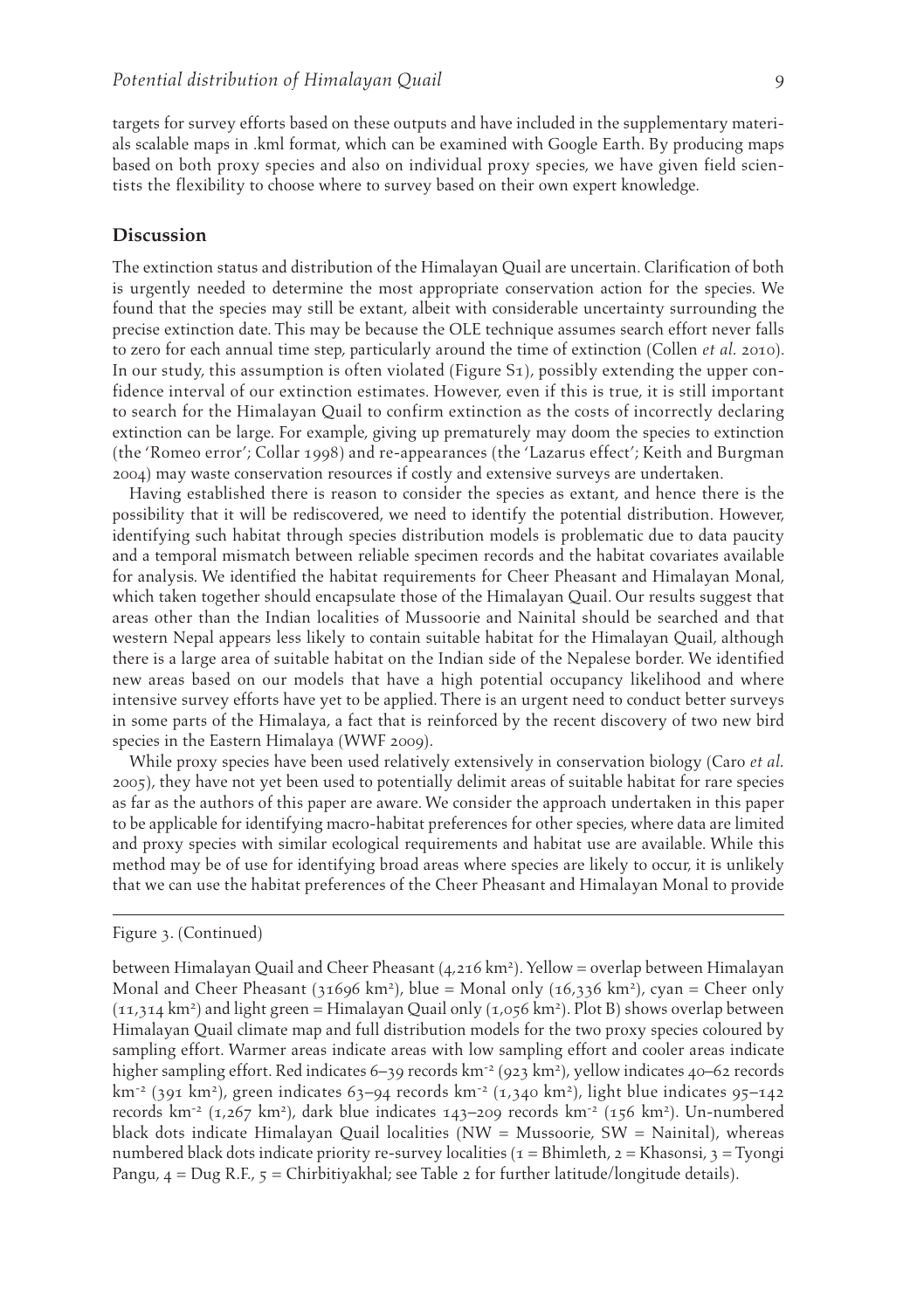|               |                                                                                | -India and latitude/longitude co-ordinates refer to nearby villages. Searches should be made within surround |
|---------------|--------------------------------------------------------------------------------|--------------------------------------------------------------------------------------------------------------|
|               | ing grassy scrubland areas on steep slopes outside of the villages themselves. |                                                                                                              |
| Location name | Lotitude                                                                       | Longitude                                                                                                    |

Table 2. The top five priority localities for surveys of the Himalayan Quail. All localities are in Uttarakhand,

| Location name  | Latitude             | Longitude            |  |
|----------------|----------------------|----------------------|--|
| Bhimleth       | $30^{\circ}32'13''N$ | 78°33'48"E           |  |
| Khasonsi       | $30^{\circ}37'22''N$ | 78°08'47"E           |  |
| Tyongi Pangu   | $29^{\circ}59'41''N$ | $80^{\circ}38'43''E$ |  |
| Dug R.F.       | $29^{\circ}58'02''N$ | 80°29'18"E           |  |
| Chirbitiyakhal | $30^{\circ}23'12''N$ | $78°$ 50'05"E        |  |

information on the Himalayan Quail's micro-habitat preferences. Even at the broadest scale caution must be used given that Himalayan Monal are altitudinal migrants: in the summer they appear on edges of alpine pastures near treeline, but in winter, are driven down by snow to midaltitude forests (Del Hoyo et al. 2001). Conversely, the available evidence suggests that this quail species is not an altitudinal migrant (Das 1995, Talwar 1995). Thus, there could be a potential difference in habitat use in the winter, even if the Himalayan Monal and Himalayan Quail inhabit the same altitude. Similarly, Cheer Pheasant might occupy shorter, less dense grassland at the microhabitat scale than the Himalayan Quail. As a result, it is difficult to recommend discounting suitable areas that have been better surveyed entirely, as previous searches might have been in the wrong microhabitats given the likely specificity of the Himalayan Quail's habitat preferences.

 In addition to these microhabitat considerations, there are also a number of specific methodological caveats for our analysis. First, it is possible that the Himalayan Quail had a large historical distribution in the lowlands, but had been forced upwards into the mountains by historical habitat conversion (Rieger and Waltzhony 1993 ). If so, our species distribution models might be incorrect, giving a false impression of the quail's preferred climate envelope. However, the data we have do not support this hypothesis with no records of any kind from the lowlands. Second, it is highly likely that there is heterogeneity in detectability for each species depending on habitat. Investigating this further through surveys is important, as species occurrences and recorder biases could vary with covariates in unexpected ways (Yackulic *et al.* 2013 ).

 A potential weakness in our approach was the possible effect of locational error from some of our point locality data on our modelling procedure. These locational errors could have made our models less accurate, both in terms of habitat associations and the resulting species distribution maps. In order to investigate this, we rebuilt our models based on a subset of data that all had the same locational error of  $\tau$  km<sup>2</sup>. We found that the resulting AUC values were similarly high, suggesting that locational error had not compromised the accuracy of our models, which is reinforced by the fact that we did not use the Maxent default setting of 10,000 pseudo-absences in our modelling procedure. Similarly, given that the majority of records used in each of our models are accurate to  $1 \text{ km}^2$  resolution and that the underlying land cover, topography and climate data were not at a particularly coarse resolution, we believe our approach is robust.

 An alternative approach to the one outlined in this paper could be to use a rule-based assessment to identify potentially suitable habitat as has been used previously for both bird and mammal species (Hansen et al. 1995, Knick and Dyer 1997). For example, we could identify the Himalayan Quail's altitudinal range from suitable historical records and use descriptions of long grass being a preferred habitat to identify a subset of localities for searches. However, this approach may be difficult to implement and may provide biased maps. This is because grass is included as a broad habitat class in many typical land cover maps such as the GLC2000 map (Bartholomé and Belward 2005 ), making it difficult to identify the long grass the Himalayan Quail is thought to prefer and which allows for potential confusion with agricultural land (Fritz and See 2008). As a result, we feel that our approach that makes use of NDVI data is likely to offer a better solution.

 Our results indicate there is a large potential area of suitable habitat that has had little search effort applied to it, making ground-truthing some of the areas we have identified in our results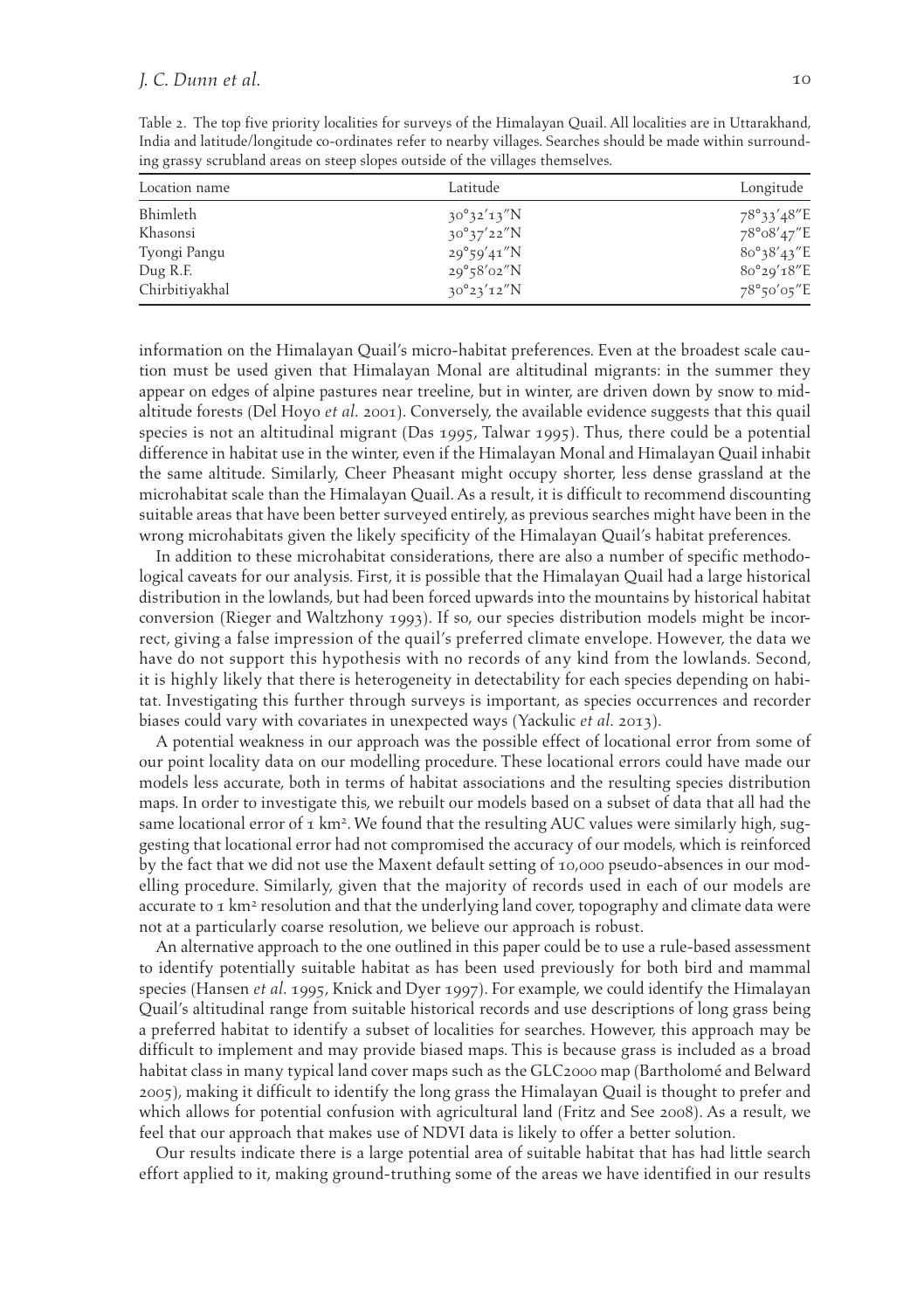the next logical step. To aid and encourage this, we include scalable .kml maps of our results in the supplementary material that identify potential areas for searching to enable field scientists and bird-watchers to plan effectively. As a starting point, we also include a list of five top priority localities with latitude and longitude information that should be surveyed first.

 As our results indicate similarities in macro-habitat rather than micro-habitat, we recommend the following should be conducted prior to field surveys: 1) interviews with local herders, hunters, villagers and the State Forest Department staff, 2) a poster-mediated information campaign. Once this information is available, the exact nature of the field-surveys must account for local context and any searches for the Himalayan Quail in suitable habitat must be undertaken with the collaboration and cooperation of local communities and landowners. Field surveys could potentially include the use of camera traps, trained dogs and audio-surveys/playback in order to try to find this cryptic and hard to flush species. We recognise that continued, unsuccessful searching for the Himalayan Quail may eventually become cost-ineffective. As such, we suggest that the decisiontheory framework provided by Chadès *et al.* ( 2008 ) is used to determine how best to allocate limited conservation resources in the face of continued uncertainty and the authors are willing to provide analytical support to facilitate this. Once searches have been conducted, there is the potential to refine our species distribution models using the resulting presence/absence survey data (a similar approach has been taken with Gurney's Pitta *Pitta gurneyi* in Myanmar; Donald *et al.* 2009).

 In conclusion, the new data, while imperfect, suggest the Himalayan Quail may remain extant despite a lack of confirmed sightings for over 130 years. By using the habitat distributions of the Cheer Pheasant and Himalayan Monal as proxies, we identify new areas that could be used to guide search efforts on the macro-habitat scale, circumventing the minimal raw data available for the Himalayan Quail. While robust, our maps are built on some questionable assumptions, which require further testing. Overall, this is a novel approach to the problem of identifying survey areas for critically endangered species.

#### **Supplementary Material**

The supplementary materials for this article can be found at journals.cambridge.org/bci

#### **Acknowledgements**

 Many thanks go to Dr Matthew Grainger for helpful advice and discussion and to the anonymous referees whose comments greatly improved this manuscript. This work was supported by National Environmental Research Council grant number 3000021024.

#### **References**

- Ali, S. and Ripley, S. D. (1983) *Handbook of the birds of India and Pakistan* . Oxford, UK : Oxford University Press.
- Bartholomé, E. and Belward, A. S. (2005) GLC2000: a new approach to global land cover mapping from Earth observation data. *Internatn. J. Remote Sensing* 26: 1959-1977.
- BirdLife International (2014a) Species factsheet: *Ophrysia superciliosa* . Cambridge, UK : BirdLife International . < http://www.birdlife. org/datazone/speciesfactsheet.php?id=235 > (accessed on 5 March 2014) .
- BirdLife International (2014b) Species factsheet: *Lophophorus impejanus* . Cambridge, UK : BirdLife International . < http://www.birdlife.org/datazone/speciesfactsheet.php?id=  $243$ &m=1> (accessed on 23 July 2014).
- Boakes, E. H., McGowan, P. J. K., Fuller, R. A., Ding, C., Clark, N. E., O'Connor, K. and Mace, G. M. (2010) Distorted views of biodiversity: Spatial and temporal bias in species occurrence data . *PLoS Biology* 8 .
- Boitani, L., Maiorano, L., Baisero, D., Falcucci, A., Visconti, P. and Rondinini, C. (2011) What spatial data do we need to develop global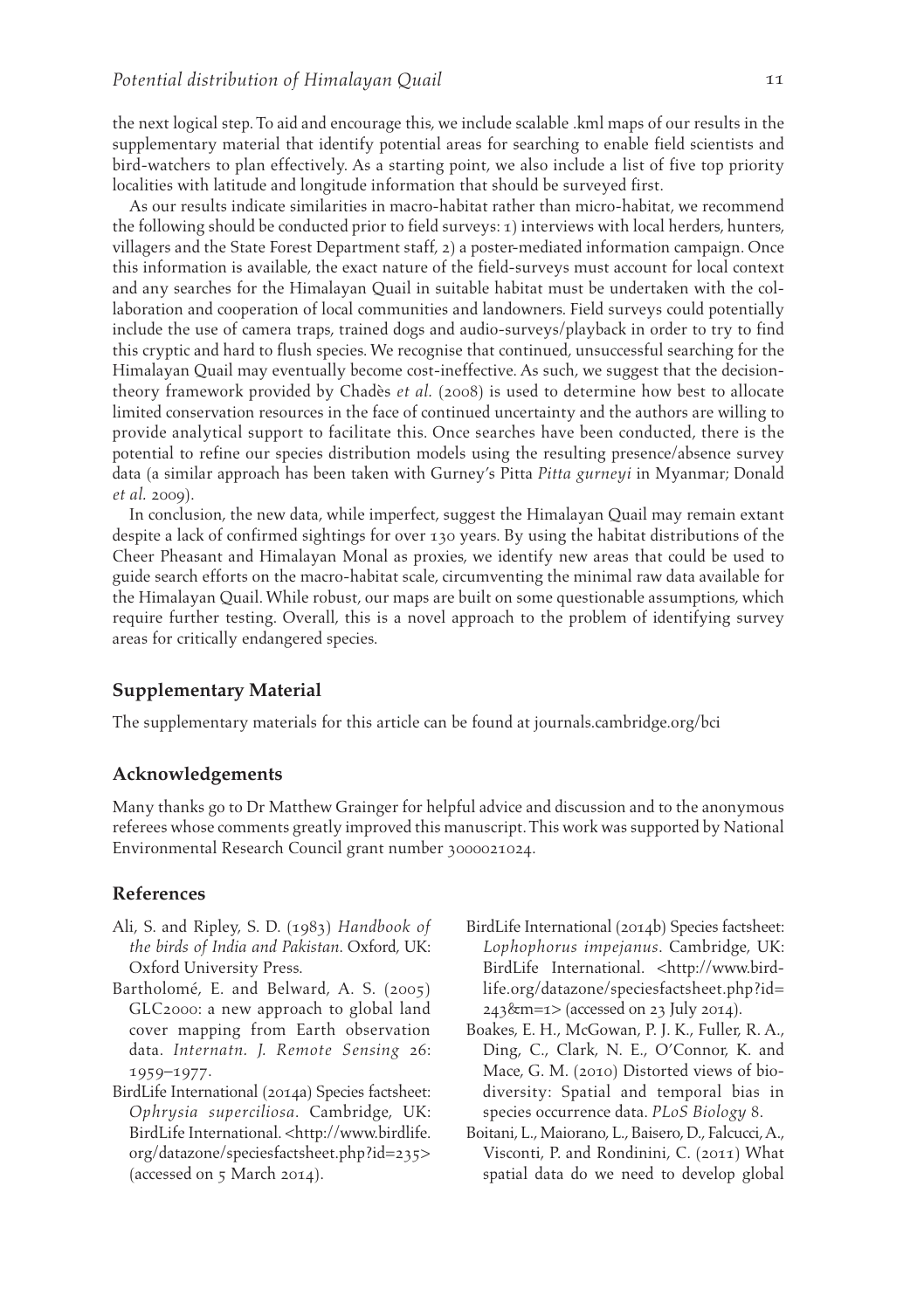mammal conservation strategies? *Phil. Trans. R Soc. B-Biol. Sci.* 366 : 2623 – 2632 .

- Butchart, S. H. M., Stattersfield, A. J. and Brooks, T. M. (2006) Going or gone: defining "Possibly Extinct" species to give a truer picture of recent extinctions . *Bull. Brit. Ornithol. Club* 126A: 7-24.
- Caro, T., Eadie, J. and Sih, A.  $(2005)$  Use of substitute species in conservation biology. Conserv. Biol. 19: 1821-1826.
- Chadès, I., McDonald-Madden, E., McCarthy, M. A., Wintle, B., Linkie, M. and Possingham, H. P. (2008) When to stop managing or surveying cryptic threatened species . *Proc. Nat. Ac. Sci. U.S.A* 105: 13936-13940.
- Clements, C. (2013) sExtinct: Calculates the historic date of extinction given a series of sighting events. R package version 1.1 . http:// CRAN.R-project.org/package=sExtinct .
- Collar, N. J. (1998) Extinction by assumption; or, the Romeo Error on Cebu. Oryx 32:  $239 - 243$ .
- Collen, B., Purvis, A. and Mace, G. M. (2010) When is a species really extinct? Testing extinction inference from a sighting record to inform conservation assessment . *Divers. Distrib.* 16: 755-764.
- Cooke, P. (1980) Optimal linear estimation on bounds of random variables . *Biometrika*  $67:257 - 258$ .
- Das, G. (1995) Musings on the Mountain Quail. *WPA India News* 2: 7-9.
- Del Hoyo, J., Elliott, A. and Sargatal, J. (2001) *Handbook of the birds of the world. Volume 2: New world vultures to guineafowl* . Barcelona, Spain: Lynx Edicions.
- Donald, P. F., Aratrakorn, S., Htun, T. W., Eames, J. C., Hla, H., Thunhikorn, S., Sribua-Rod, K., Tinun, P., Aung, S. M., Zaw, S. M. and Buchanan, G. M. (2009) Population, distribution, habitat use and breeding of Gurney's Pitta *Pitta gurneyi* in Myanmar and Thailand. *Bird Conserv*. *Internatn.* 19: 353-366.
- Elith, J. and Graham, C. H. (2009) Do they? How do they? WHY do they differ? On finding reasons for differing performances of species distribution models. *Ecography* 32: 66-77.
- Elith, J., Phillips, S. J., Hastie, T., Dudík, M. Chee, Y. E. and Yates, C. J. (2011) A statistical explanation of MaxEnt for ecologists . *Divers. Distrib.* 17: 43-57.
- Fritz, S. and See, L. (2008) Identifying and quantifying uncertainty and spatial disagreement in the comparison of Global Land Cover for different applications . *Global Change Biol.* 14: 1057-1075.
- Gaston, K. J. (1994) *Rarity*. London, UK: Chapman and Hall.
- Guisan, A. and Zimmermann, N. E. (2000) Predictive habitat distribution models in ecology. *Ecol. Modell.* 135: 147-186.
- Hansen, A. J. T., McComb, W. C., Vega, R., Raphael, M. G. and Hunter, M. (1995) Bird habitat relationships in natural and managed forests in the West Cascades of Oregon. *Ecol. Applic.* 5: 555–569.
- Hijmans, R. J., Cameron, S. E., Parra, J. L., Jones, P. G. and Jarvis, A. (2005) Very high resolution interpolated climate surfaces for global land areas . *Internatn. J. Climatol.* 25: 1965-1978.
- IUCN ( 2012 ) *The IUCN Red List of threatened species* . Version 2012.2 . www.iucnredlist.org .
- Jarvis, A., Reuter, H. I., Nelson, A. and Guevara, E. (2008) Hole-filled SRTM for the globe. Version 4. <CGIAR-CSI SRTM 90m Database (http://srtm.csi.cgiar.org).>.
- Kaul, R. (1992) Indian Mountain Quail. Can we learn from Cheer Pheasant studies? *World*  Pheasant Association News 38: 18-19.
- Keith, D. A. and Burgman, M. A. (2004) The Lazarus effect: can the dynamics of extinct species lists tell us anything about the status of biodiversity? *Biol. Conserv.* 117: 41-48.
- Knick, S. T. and Dyer, D. L. (1997) Distribution of black-tailed jackrabbit habitat determined by GIS in southwestern Idaho . *J. Wildl.*  Manage. 61: 75-85.
- Pearson, R. G., Dawson, T. P. and Liu, C. ( 2004 ) Modelling species distributions in Britain: a hierarchical integration of climate and land-cover data . *Ecography* 27 :  $285 - 298$ .
- Phillips, S. J. and Dudík, M. (2008) Modeling of species distributions with Maxent : new extensions and a comprehensive evaluation. *Ecography* 31: 161-175.
- Phillips, S. J., Anderson, R. P and Schapire, R. E. (2006) Maximum entropy modeling of species geographic distributions . *Ecol. Modell.* 190: 231-259.
- R Development Core Team, R . ( 2012 ) *R: A language and environment for statistical*